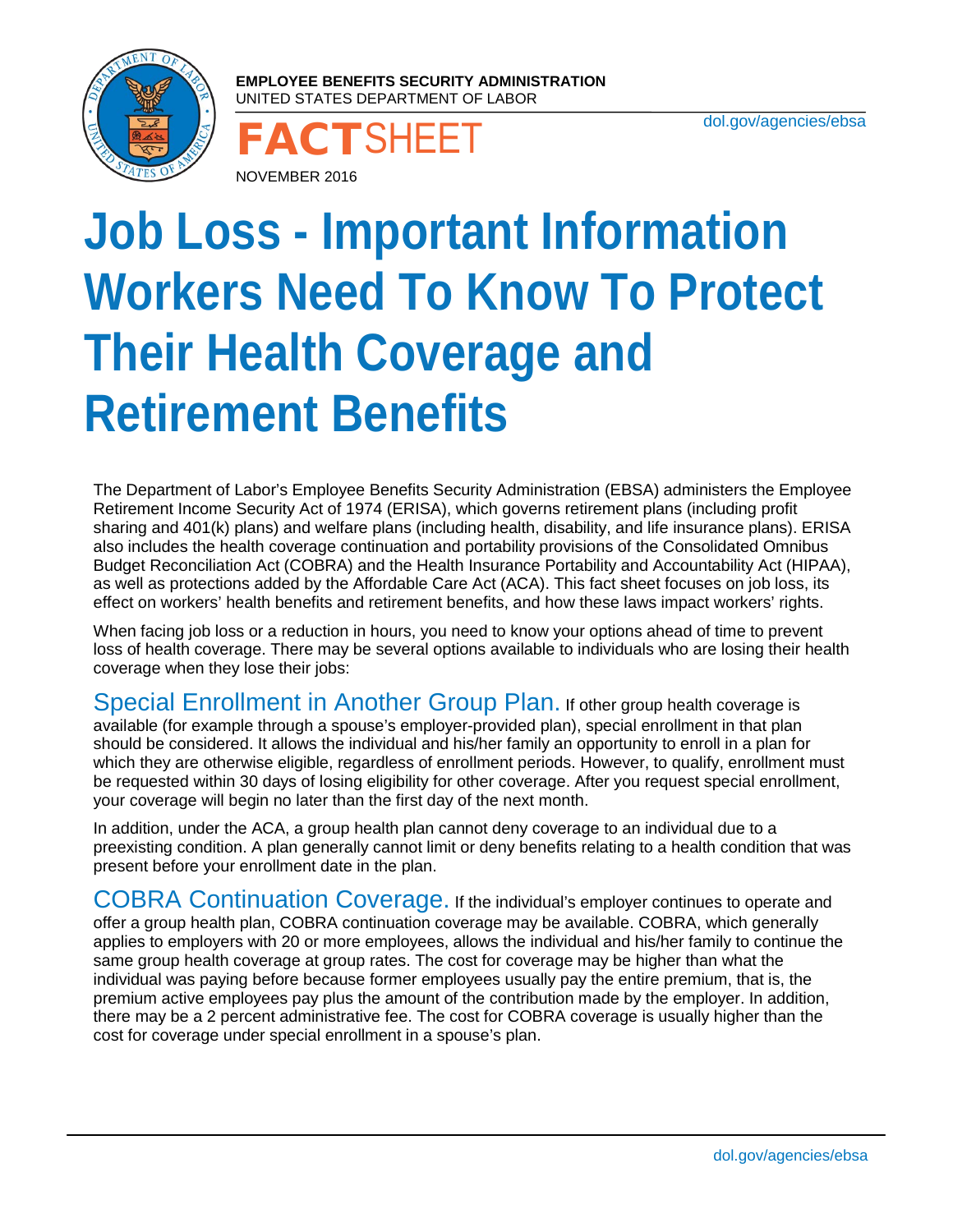## **FACT**SHEET: **Job Loss** - Important Information Workers Need To Know To Protect Their Health Coverage and Retirement Benefits

The plan should send a notice regarding the availability of COBRA coverage. After this notice is provided, you generally have 60 days to elect coverage. COBRA begins the day health care coverage ended and lasts up to 18 months (and longer in some cases). Note: Once an individual has elected COBRA, he/she won't be eligible for special enrollment in another group health plan, such as a spouse's plan, until all COBRA coverage available is exhausted.

Workers who have lost or may lose their jobs due to the negative effects of global trade may be eligible for the Health Coverage Tax Credit (HCTC), a refundable tax credit to pay for specified types of health insurance coverage (including COBRA continuation coverage). The HCTC pays 72.5% of qualified health insurance premiums, with individuals paying 27.5%. For more information, visit **[IRS.gov/HCTC](https://www.irs.gov/credits-deductions/individuals/hctc)**.

## Special Enrollment in Individual Health Coverage. The Health Insurance

Marketplace is another way that workers who lose their jobs can find health coverage for themselves and their families. The Marketplace offers comprehensive health coverage and you may be eligible for a tax credit that will lower your monthly premiums and cost-sharing reductions that will lower your out-ofpocket costs for deductibles, coinsurance, and copayments. Losing your job-based health coverage is a special enrollment event which allows you to enroll in a Marketplace plan outside of the open enrollment period. To qualify for special enrollment, you must select a plan either within 60 days before losing your job-based coverage or within 60 days after losing your job-based coverage. The date your coverage will start depends on when you select a plan. A Marketplace plan, like a group health plan, cannot deny coverage due to a pre-existing condition. Information on Marketplace coverage is available at **[HealthCare.gov](https://www.healthcare.gov/)** or by calling 1-800-318-2596 (TTY 1-855-889-4325).

Health Coverage through a Government Program. At **[Healthcare.gov](https://www.healthcare.gov/)**, you

also can find out if you and your family qualify for free or low-cost coverage from Medicaid and/or the Children's Health Insurance Program (CHIP). Medicaid is a state-administered health coverage program for low-income families and children, pregnant women, the elderly, people with disabilities, and in some states, other adults. CHIP is a Federal/state partnership that helps provide children – including those in families who do not have health coverage due to a temporary reduction in income – with health coverage. Information on Medicaid can be obtained through your state Medicaid office. CHIP information is available at **[insurekidsnow.gov](https://www.insurekidsnow.gov/)**.

Retirement Benefits. ERISA provides rules for those responsible for the management and oversight of your retirement plan. It also provides you with rights and responsibilities, including specific rights to plan information. If you lose your job, make sure you have a copy of your plan's current Summary Plan Description (SPD) and your individual benefit statement. If not, request a copy. The SPD tells you if and when you can collect your benefits or how to roll over your 401(k) account to a new employer's plan or to an IRA (if your old plan permits you to do so). The individual benefit statement lets you monitor your account balance and is an important statement to keep on file. If your retirement savings remain in your former employer's plan, keep current on any changes the company makes, including changes of address, employer name, or mergers and give the plan any changes to your contact information. If your benefits are in a traditional pension plan and your plan ends without enough money to pay the promised benefits, the Pension Benefit Guaranty Corporation will assume responsibility as trustee of the plan and pay benefits up to a maximum guaranteed amount set by law.